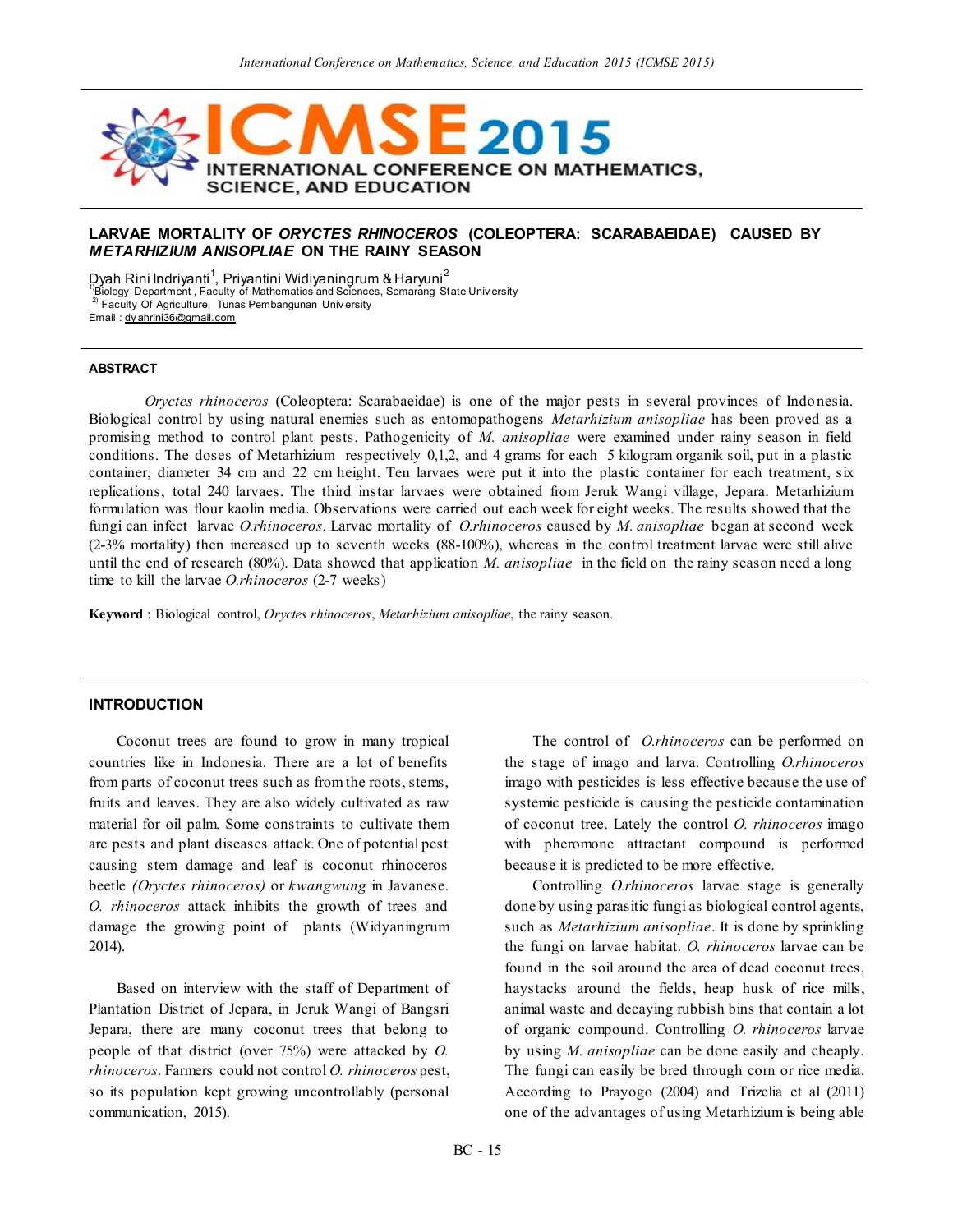to be used to control various stages of insect development from egg, larva, pupa and imago. Metarhizium fungi is found to be used to control locust population in Africa (Seyoum & Negash 2007).

Indonesia has two season of wet and dry. The peak of the rainy season is shown by intense high rainfall every day with low temperature and high humidity, while the dry season usually has high temperature, low humidity and no rain. Meanwhile metarhizium application can be done in the dry and rainy seasons. Preliminary test results in the laboratory showed that Metarhizium may infect and cause death *O. rhinoceros* larvae in one week (unpublished research report, 2015). The evaluation of *O.rhinoceros* control with Metarhizium in the peak of rainy season has not been studied. Therefore, this study aims to evaluate the mortality of *O. rhinoceros* larvae due to *M. anisopliae* at the peak of rainy season in Jeruk Wangi Bangsri District of Jepara.

## **METHODS**

The study was conducted in coconut plantations belong to the people of Jeruk Wangi Bangsri District of Jepara, in February-March 2015. The *Metarhizium anisopliae* fungi were obtained from the Balai Proteksi Tanaman Perkebunan (BPT-BUN) Salatiga Central Jawa. The formulation of Metarhizium was powder (Conidia of Metarhizium mixed with kaolin powder). While

*O.rhinoceros* larvae was obtained from around the coconut plantations.

Black plastic pot with diameter of 34 cm and height of 22 cm was used as test containers. It contained 5 Kg organic soil media and Metarhizium fungi. Organic soil media consisted of mixture of soil, manure and powdered coconut trunk. Metarhizium dose treatment consisted of: 1 gram, 2 grams, 4 grams and 0 grams (control) for each pot. In the bottom of container it needed a hole for discharge of water. The larvae put into the pot. Each treatment used 10 larvae,  $3<sup>th</sup>$  instar (size 7-10 cm and weigt 9-11 grams). Each treatment was repeated six times, the total larvae were 240. The plastic pot container surface was covered with netting plastic to keep it safe from animals. Then it was placed around the coconut plantations for eight weeks. Observations were made every week to see *O.rhinoceros* larvae mortality.

### **RESULT AND DISCUSSION**

The research location, Jeruk Wangi Bangsri District of Jepara, was located at the coast of Java sea. According to the data from the Central Bureau of Statistics of Jepara (2013), Jeruk Wangi Bangsri area has high rainfall rate of 3295 mm / year, with rainy days of 131 days / year.

*O.rhinoceros* larvae mortality as the result of *M. anisopliae* application for eight weeks is presented in Figure 1.

| 100<br>900<br>8070<br>650<br>650<br>900<br>900<br>900<br>900<br>Mortal Larva Oryctes (%) | THE CHAPTER OF THE COMPANY<br>$\overline{\mathbf{v}}$ |   |   |    |    |    |    |     |     |
|------------------------------------------------------------------------------------------|-------------------------------------------------------|---|---|----|----|----|----|-----|-----|
|                                                                                          | 0                                                     | 1 | 2 | 3  | 4  | 5  | 6  | 7   | 8   |
| К                                                                                        | 0                                                     | 0 | 3 | 5  | 5  | 13 | 13 | 20  | 20  |
| M-1                                                                                      | 0                                                     | 0 | 2 | 17 | 32 | 68 | 70 | 88  | 100 |
| $M-2$<br>$\qquad \qquad$                                                                 | 0                                                     | 0 | 0 | 10 | 65 | 90 | 93 | 100 | 100 |
| ----M-4                                                                                  | 0                                                     | 0 | 3 | 17 | 65 | 83 | 95 | 98  | 100 |

Figure 1. The percentage of *O.rhinoceros* larvae mortality as the result of *Metharizium anisopliae* application at doses of 0 gram  $(K)$ , 1 gram  $(M-1)$ , 2 gram  $(M-2)$  dan 4 gram  $(M-4)$  for 8 weeks

In Figure 1 we can see the larval mortality of *O.rhinoceros* began to appear in second week in the control and treatment group. This shows that there were living microbes in the soil before it was added by

Metarhizium. This was evident is showed in the control mortality of 3%.

Microbes were probably derived from mix of manure in soil media. The addition of *M. anisopliae*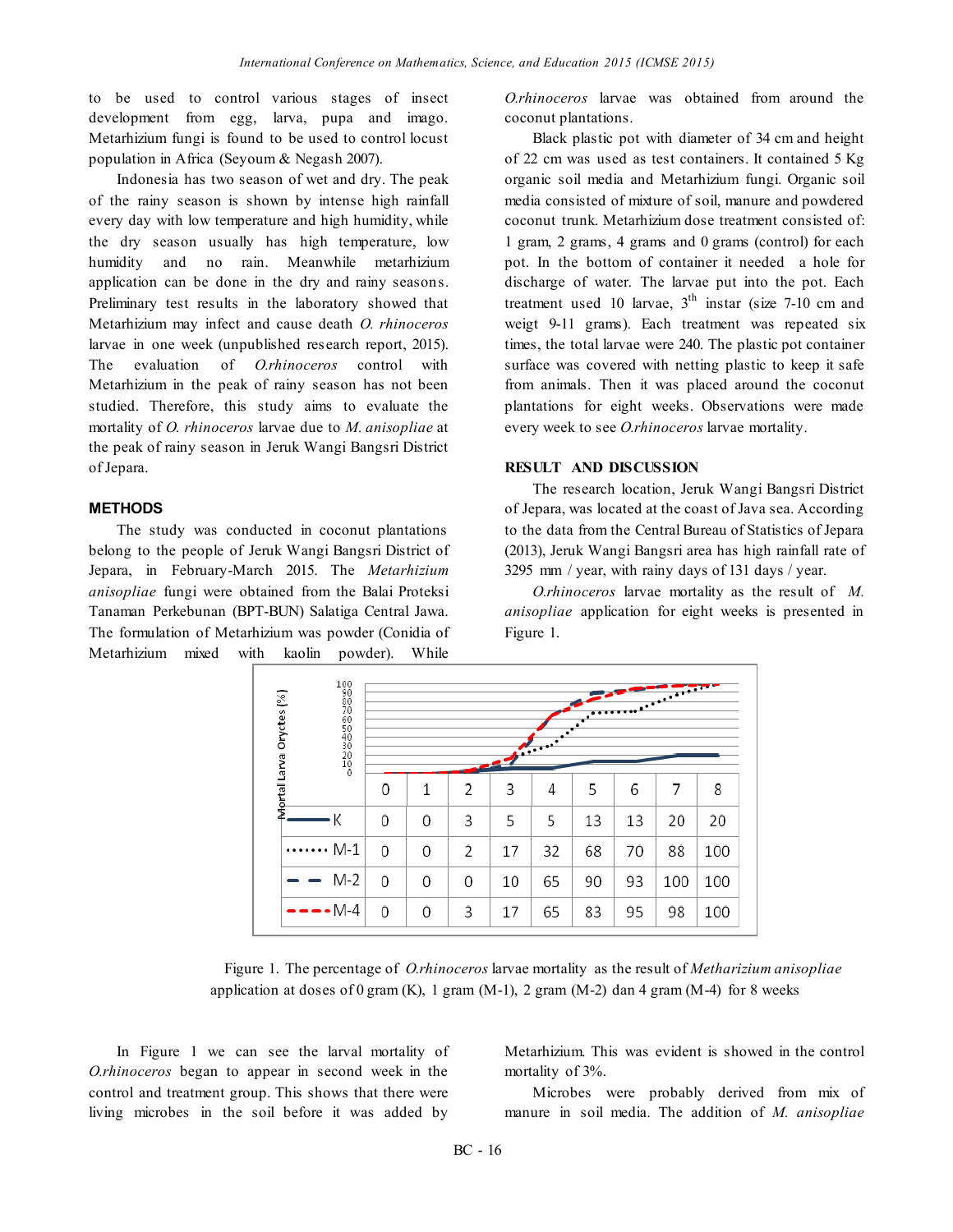fungi causes high the increasing of larval mortality, so that in the seventh week, larval mortality (88-100%) was higher than control group (20%). Therefore the addition of Metarhizium causes the increasing of microbial parasites on insect larvae that live in the soil and quicken the larval mortality (68-80%). The weather condition during the research was raining with high intensity every day, with temperature of  $23-31$  °C and humidity (RH) of 76-95%.

This result was in contrast to a similar study using larvae *O.rhinoceros* and *M. anisopliae*, conducted in early September 2014 in Telogoweru, District of Demak. Larval mortality, at a dose of 1 gram Metarhizium, started to appear in the first week (29%) control mortality of 0% and in the third week all of larval mortality were infected with the fungi. The weather condition during the research intensity was raining with low intensity, drizzle, with temperature of  $34.5 - 39.5$  °C and humidity of 57-75% (research report, 2014, unpublished). This shows that there was influence of temperature, humidity and humidity on the rate of mortality of *O.rhinoceros* larvae. This is in accordance with the opinion of Hussein et al (2010) that stated temperature and RH have very important role in the occurrence of Metarhizium infection to insects. Goettel et al., (2000) and McCoy et al., (2003) said that temperature and humidity are the main factors that affect the ability of the fungi to survive, spread, infect and kill the host.

Optimal low temperature and high humidity for the fungi with rain and low intensity gave the opportunity conidia of *M. anisopliae* in the soil to germinate. When conidia attached to the surface of the larvae integument it will grow and parasitize its host. As a result, the larvae was infected quickly, in one week there have been a lot of mortal larvae. However, when conidia germinated, then heavy rain was falling for long time, then a lot of hyphae of Metarhizium were damaged and die. Another possibility of conidia did not attach in insect cuticle surface because was because it was dissolved through water. Consequently *M. anisopliae* growth was slow and not as fast at the beginning of the rainy season, so the mortality of the larvae required a longer time. Therefore, controlling *O.rhinoceros* larvae with *M. anisopliae* at the peak of rainy season is not effective because it takes up to seven weeks.

It is suggested when applying *M. anisopliae* we need to consider the right season. When it is applied during the dry season, the soil media where the larvae lives need to be watered every day in a week. It is intended to *M. anisopliae* conidia can germinate, multiply well and infect the larvae.

In Figure 1 we can see the treatments dose of M-2 and M-4 causes the highest mortality compared to treatment of M-1. *O.rhinoceros* larval mortality charts of M-2 and M-4 treatments were not significantly different. Therefore it is recommended to use a dose of M-2 of 2 grams of Metarhizium in 5 Kg of organic soil media. Conidia density test showed that the amount of conidia of *M. anisopliae* that were stored on the kaolin media was  $0.5x$  10<sup>7</sup> gram/ml. According to Hosang et al (2004), conidia density of  $5 \times 10^5$  conidia / ml was able to infect the larvae of *B. longissima*.

### **CONCLUSION**

Larval mortality of *O.rhinoceros* as the result of M. anisopliae fungi application needs 2-7 weeks. Application of fungi at the peak of rainy season is less effective because it takes a long time to kill the host.

# **BIBLIOGRAPHY**

- Dyah Rini Indriyanti. 2014. Uji efikasi jamur *Metarhizium anisopliae* pada kondisi lapangan. Laporan penelitian, tidak dipublikasi.
- Hosang M.L.A, Jelfina C. Alouw & H. Novarianto. 2004. Biological control of Brontispa longissima (Gestro) in Indonesia. RAP PUBLICATION 2004/29. Report of the expert consultation on coconut beetle outbreak in APPPC member countries 26-27 October 2004, Bangkok, Thailand.
- Goettel MS, Inglis GD, Wraight SP (2000). In: Field manual technique in invertebrate pathology, Lacey LA and kaya HK (eds.). Kluwer Academic Publisher, Netherlamds.3 Fungi, pp. 255-282.
- Hussein K.A, Mohamed A. A. Abdel-Rahman, Ahmed Y. Abdel-Mallek, Saad S. El-Maraghy and Jin Ho Joo. 2010. Climatic factors interference with the occurrence of *Beauveria bassiana* and *Metarhizium anisopliae* in cultivated soil. African Journal of Biotechnology Vol. 9(45), pp. 7674-7682, 8 November, 2010
- McCoy C, Quintela ED, De-Fria M (2003). Environmental persistence of entomopathogenic fungi. In: Factors affecting